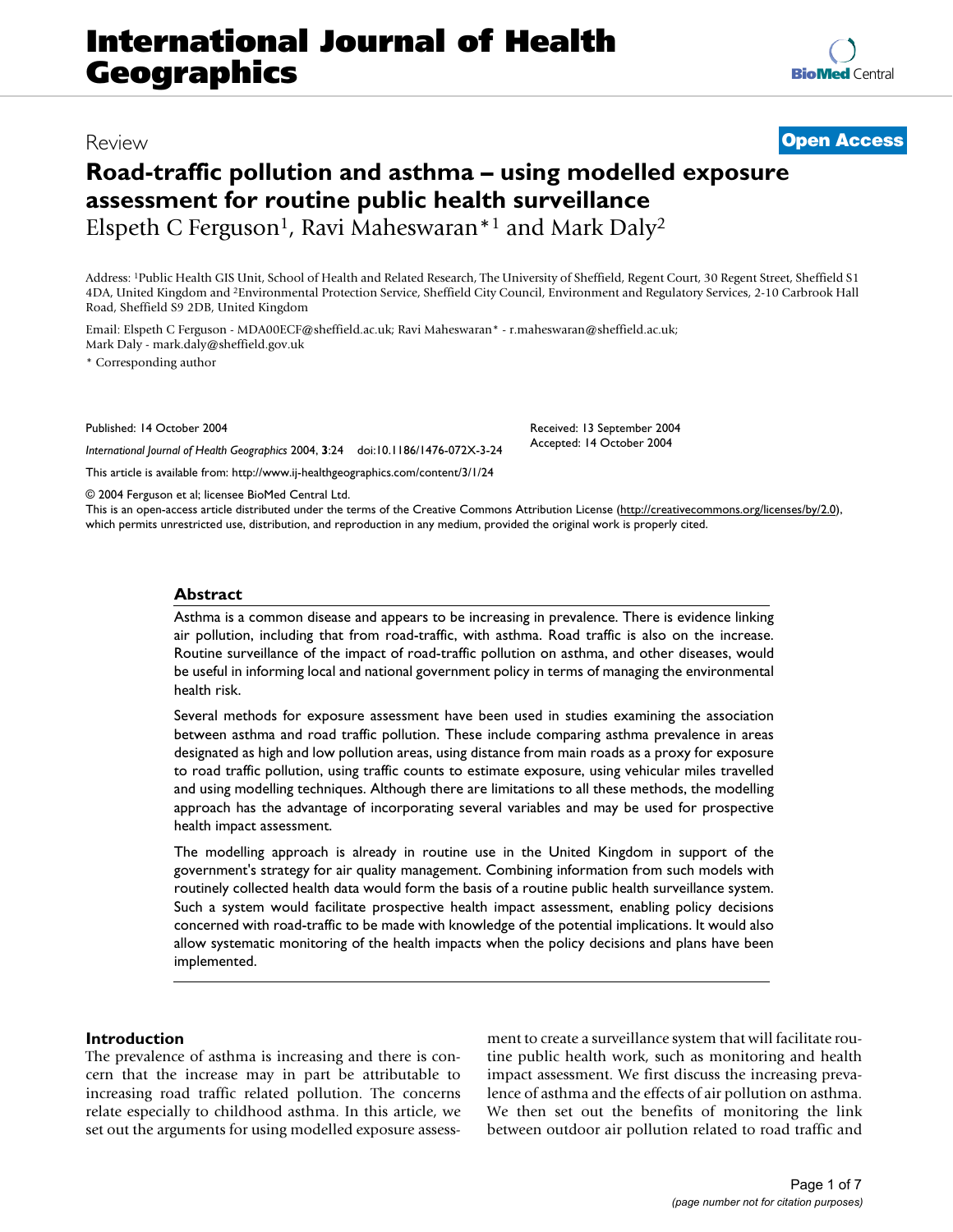asthma and discuss methods of exposure assessment in some detail. We describe modelling air quality in the UK as an example and then address the implementation of a surveillance system.

#### *Increasing prevalence of asthma*

Asthma is a common disease. Figures from the International Study of Asthma and Allergies in Childhood suggest up to 25.9% of children in Oceania have ever had asthma [1]. Although less evidence is available with regard to the prevalence amongst adults, the European Community Respiratory Health Study which studied asthma prevalence throughout Europe, Australasia and the United States suggested asthma affects up to 11.9% of adults in Australia and 8.4% of adults in the UK [2]. Over recent years the prevalence of asthma appears to have been steadily increasing [3]. It has also been suggested by some that the severity of asthma is on the increase [4], although other studies do not confirm this suggestion [5]. Initially thought to be a disease of the western world, in recent years the incidence of asthma has also been shown to be increasing dramatically in less developed countries [6]. Much research has taken place to find the cause of such an increase but the reasons are not fully understood. Socio-economic status [7], ethnicity [8], allergen exposure [9], smoking [10], nutrition [11] and infection exposure [12] have all been considered as possible factors. Links have also been made to living in an urban as opposed to a rural area [13], raising speculation as to a possible effect of air pollution on the prevalence of the disease.

#### *Effects of air pollution on asthma*

Air pollution has been linked to morbidity and mortality of several diseases, including diverse conditions such as coronary heart disease [14] and Hodgkin's disease [15]. In terms of the effects on respiratory disease, exposure to air pollution has been linked to the aggravation of chronic respiratory symptoms and increased mortality from chronic obstructive pulmonary disease [16]. Over the 20th century, air pollution increased greatly alongside the noted increase in the prevalence of asthma. Yet the last decades of the century have seen a considerable reduction in pollutants such as sulphur dioxide  $(SO<sub>2</sub>)$  following a cut back on industrial emissions [17].

Levels of pollutants such as nitrogen dioxide  $(NO<sub>2</sub>)$  however, still remain problematic due to the increasing number of vehicles on our roads. In fact almost 50% of  $NO<sub>2</sub>$  is thought to be produced by vehicles and much particulate matter is produced by diesel exhaust fumes [17]. Experimental studies have shown  $NO<sub>2</sub>$  exposure increases cell membrane permeability, decreases ciliary beat frequency [18] and increases the response of asthmatics to inhaled allergens [19], whilst exposure to diesel exhaust particles in mice has been shown to alter IgE antibody production [20]. Epidemiological investigations into the effects of these pollutants have suggested an association between pollutant levels and the exacerbation of asthma. Results from a study in Paris showed an increase of 100  $\mu$ g/m<sup>3</sup> of NO<sub>2</sub> to be associated with a relative risk of 1.175 for asthma admission [21]. Emissions of nitrogen oxides  $(NO<sub>x</sub>)$  have also been shown to influence emergency room visits in Israel [22]. Both particulate matter less than 10  $\mu$ m in diameter (PM<sub>10</sub>) and NO<sub>2</sub> appeared to consistently increase attendances at accident and emergency units with asthma in London [23]. With traffic emissions accounting for such a high proportion of these pollutants and with the volume of traffic on the increase, such a link between traffic-related pollution and asthma would be of importance.

It has been suggested that pollutant exposure may induce asthma, aggravate asthma or increase the permeability of the airways to other allergens to which asthmatics are susceptible [17]. Any of these effects could potentially cause a significant increase in asthma morbidity if the level of traffic continues to rise. A number of studies have considered the association between asthma and road-traffic pollution specifically. Ciccone et al. [24] showed the odds ratios for asthma and a number of asthmatic symptoms to be increased in those exposed to heavy lorry traffic. Heavy traffic flow has also been shown to increase childhood asthma admissions [25]. Studies carried out within the UK and the United States have suggested those living within close proximity to a road are also at an increased risk of hospitalisation with asthma [25,26].

#### *Monitoring the link between air pollution and asthma*

The evidence suggests that there is a link between air pollution and asthma but it is not conclusive. The increasing prevalence of asthma and the continuing increase in road traffic are both of concern. Monitoring the association between asthma and road traffic pollution would be useful for public health purposes, both in terms of surveillance and in terms of influencing policy. Policy implications might include routing of traffic, construction of bypasses, congestion reduction schemes, utilisation of non-fossil fuel cars and possibly even the location of schools. A monitoring system would use estimates of air pollution from road traffic which would be linked to data on asthma obtained from routine systems, such as hospital admissions, attendance at accident and emergency departments or primary care consultations or to data from periodic surveys on health, including asthma prevalence.

#### *Methods of exposure assessment*

A number of methods for exposure assessment have been used in studies examining the association between asthma and road traffic pollution and these are described below. These include comparing asthma prevalence in areas des-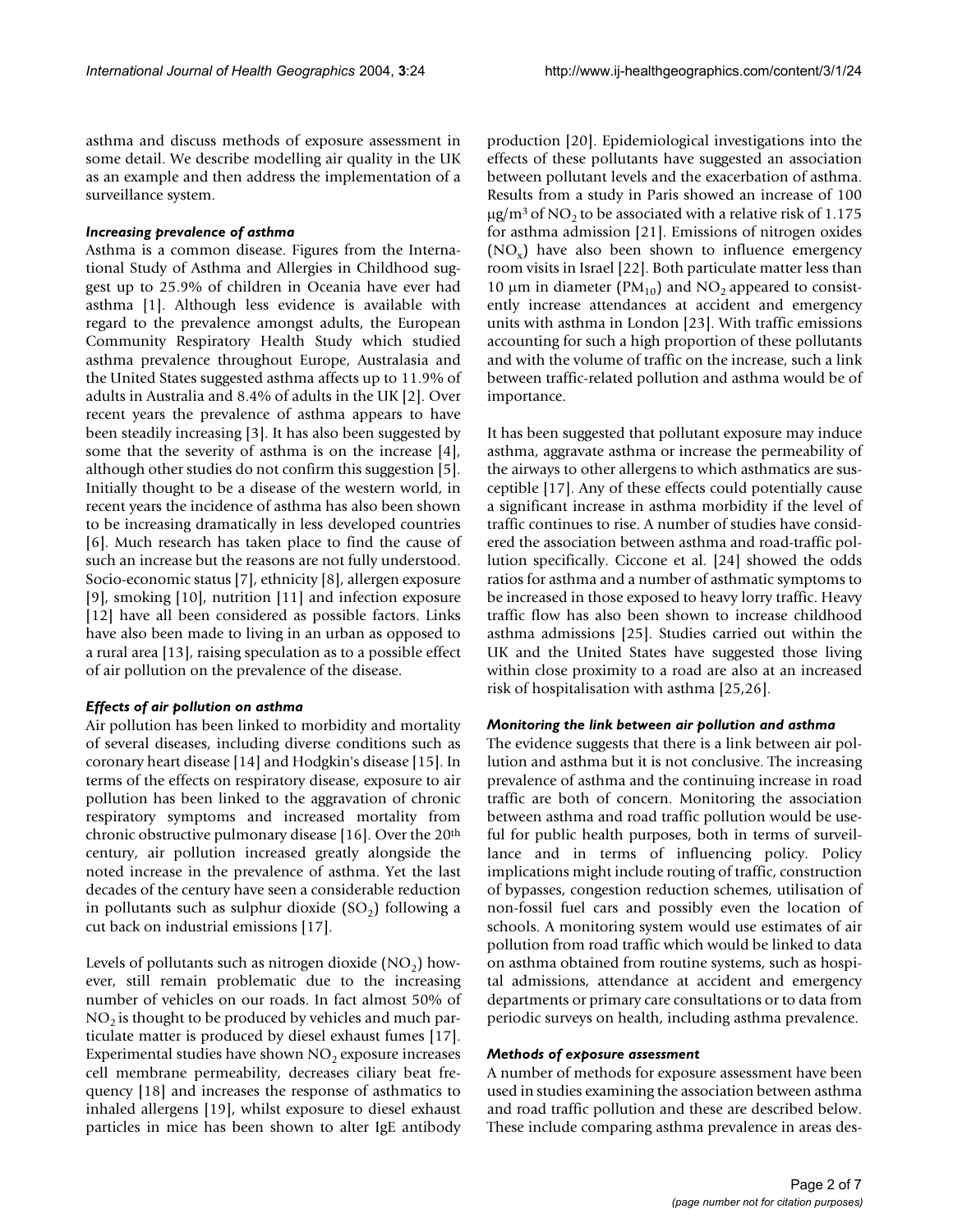ignated as high and low pollution areas, using distance from main roads as a proxy for exposure to road traffic pollution, using traffic counts to estimate exposure, using vehicular miles travelled and using modelling approaches which can take into account a number of variables.

#### *(i) High vs low pollution areas*

One method frequently used is estimating exposure levels of individuals based on assessing whether a residence is in a high or low pollution area. Many have estimated exposure status of individuals on the basis of whether or not they live on a street with heavy traffic, for example in the study conducted by Jedrychowski and Flak [27]. Another approach was used by Nicolai and v. Mutius [28] in their study of former East and West Germany. In this study, West Germany was classified as an area with high trafficrelated  $NO<sub>2</sub>$  emissions and low  $SO<sub>2</sub>$  emissions from industry, whilst the opposite was said to be true of East Germany. The problem, particularly with this method, is that although the countrywide generalisation may hold true, it may not be true for each individual. Even when the measure is made for each individual, it should be remembered it may be subject to bias. It has been postulated that asthmatic individuals and their families may be more aware of the speculation over such a link between roadtraffic and asthma and therefore may be more likely to report or consider heavy traffic to be associated with their symptoms [24].

#### *(ii) Distance to roads*

Distance from roads has commonly been used as a proxy for road traffic exposure in a number of studies. Postcodes are georeferenced and may be used in a geographical information system (GIS) to calculate the distance from an individual's residence to a road, most often a main road, carrying over a certain volume of vehicles. In certain cases the distance from a child's school to a main road has been used instead. Examples of the use of this method are studies by Livingstone et al. [29] and Wilkinson et al. [30]. A number of authors have only considered individuals living within 1000 m of a main road as they felt traffic would be unlikely to influence pollution levels beyond this distance [31]. Indeed, with analyses using this method, effects of pollutants have often only shown an effect within a short distance from main roads. By using this method an assumption is made that all individuals living within a certain distance of a road are subjected to the same level of exposure, yet this is unlikely to be the case. Traffic on different roads varies, both in volume and in type, and meteorological conditions can alter dispersion of pollutants. It is well known that cold weather conditions trap air close to the ground, prolonging the duration of the time pollutants remain close to where they were produced [17].

#### *(iii) Traffic counts*

Another popular method is considering traffic flow along the street of residence or one in close proximity, as used by English et al. [32]. In a similar way Wjst et al. [33] have investigated traffic flow around a child's school. The traffic count method has the advantage of being likely to be a more valid measure than distance to roads. It is worth however considering the daily movements of an individual. Throughout the day an individual travels between home and work or school experiencing a number of different exposure levels on the way. Recreational activities may also subject a person to different levels of exposure. Indeed even within the residential area, exposure may vary dependent on the time one spends indoors or outdoors. Indoor exposure to  $NO<sub>2</sub>$  may be high, with levels possibly higher than outdoors if a gas stove is used in the home [34]. Another point to consider is the type of traffic exposure. Emissions vary greatly between cars and trucks. Some have approached this by analysing data from different vehicles separately, suggesting truck pollution to be more detrimental to health than that from cars [31]. It could be suggested that as car and truck pollution varies, for example, trucks produce a lot more particulate matter consisting of diesel particles than cars, that perhaps one should consider the effects of particulates separately from those of  $NO<sub>2</sub>$ . This however, is not without difficulties, as if one is exposed to traffic there will be a combined effect from a cocktail of pollutants produced by both trucks and cars.

#### *(iv) Vehicle miles travelled*

Some authors (e.g. Lin et al. [26]) have attempted to combine both length of road and traffic counts as a measure referred to as vehicle miles travelled. It involves multiplying the length of a road in a specified area around the home by the traffic volume travelling along that section of road. Authors have varied in the selection of roads used in such analyses. This method may have an advantage over measuring traffic flow alone, as exposures may be more accurate. There is still however, no account taken of individuals moving between areas through the day or different topographical conditions. Some feel that buildings in the vicinity of one's home should be considered when looking at exposure to traffic pollution [35], due to their influence on pollution dispersion, as well as the presence of bus stops and distance to street crossings which may influence exposure [27].

#### *(v) Modelling approach*

A number of studies have used modelling to estimate pollution exposure [35,36]. A model is capable of taking into account a whole range of factors that may affect exposure. As illustrated by Pershagen et al. [36] exposures both at home and at day-care centres or for others at school or work can be considered, with these being adjusted for the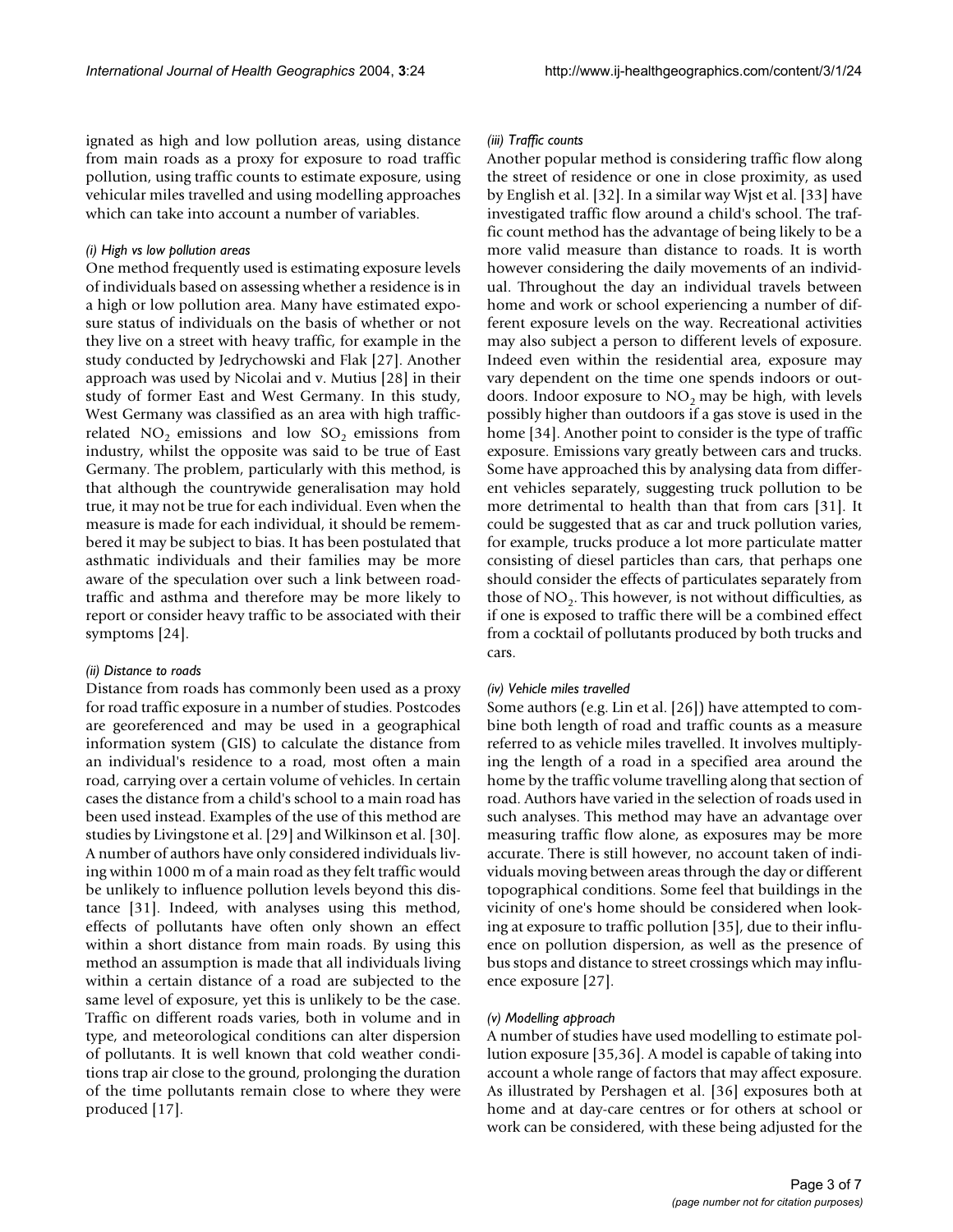time spent in each location. Factors considered in the models used in the studies above have included vehicle type and density, presence and type of buildings on a street, meteorological conditions, street width and distance from house to middle of the street amongst other factors.

Even within a model however, accounting for personal day-to-day exposures is still problematic. In order to take previous exposures into account a cohort study would be necessary [37]. Certainly if one is trying to account for the prevalence of a disease like asthma, knowing previous exposure levels prior to the onset of the disease is important. To do this one would need to look at the previous residences and day-to-day exposures of that person throughout their life. An alternative would be to use a personal monitoring system. Both these methods of assessing long-term exposure, however, would be very expensive. One could consider the use of monitoring stations already in place throughout cities. The problem with using such stations is that they are generally widely dispersed while pollution levels may vary substantially within short distances, e.g. exponential decline in the concentration of certain pollutants with increasing distance from busy roads [38]. Installing sufficient monitoring stations to adequately capture spatial variation in levels of pollution encountered over short distances, would be both impractical and expensive.

Despite limitations, a model would appear to be the most practical way of assessing traffic-related exposure where routine surveillance is concerned. Information such as vehicle density, type of vehicle, risk of traffic congestion, presence of bus stops and street crossings, distance of residences to roads, street width, type of street, building presence and type and meteorological conditions (e.g. wind speed and direction, absolute temperature and temperature differences, global and gamma radiation) could be collected routinely for use in a variety of models for predicting exposure to  $NO<sub>2</sub>$  and  $PM<sub>10</sub>$ . The model could be used to estimate exposures on all the streets within a certain radius of the home or place of work as dispersion of pollutants from these streets may also be affecting the individual. In a sophisticated model it may be possible to make adjustment for the height of an individual's residency or place of work in high rise buildings to account for the vertical dispersion of pollutants. Such a system could also be used to estimate exposures at previous residences, work places or schools of an individual so that an assessment of lifelong exposure could be made as accurately and practically as possible. However, the latter might be too complicated for a routine monitoring system.

#### *Modelling air quality in the UK*

The UK Government's current policy on air quality within the UK is set out in the Air Quality Strategy for England, Scotland, Wales and Northern Ireland published in January 2000 pursuant to the requirements of Part IV of the Environment Act 1995. The Strategy sets out a framework for improving air quality and for ensuring that international commitments are met. It is designed to be an evolving process that is monitored and regularly reviewed. The Strategy sets standards and objectives for ten pollutants that have an adverse effect on human health, vegetation or ecosystems and target dates for achieving them. The standards generally set concentration limits above which sensitive members of the public (e.g. children, older people, people who are unwell) might experience adverse health effects. In early 2003 an Addendum to the Strategy was published introducing standards and objectives for a new pollutant and revising those for three others.

The pollutants currently specified in the Strategy now include benzene, 1,3 butadiene, carbon monoxide, lead,  $NO_{2}$ , PM<sub>10</sub>, SO<sub>2</sub>, ozone  $(O_3)$ , NO<sub>x</sub> and polycyclic aromatic hydrocarbons. The predominant source of most of these pollutants is road traffic, but industrial and domestic sources are also contributors.

The air quality standards or guideline limits are long-term benchmarks for ambient pollutant concentrations which represent negligible or zero risk to human health, based on medical and scientific evidence reviewed by the Expert Panel on Air Quality Standards (EPAQS) and the World Health Organization (WHO). For some pollutants, (e.g.  $NO<sub>2</sub>$ ), there is both an annual mean guideline limit and a short-term mean guideline limit. These reflect the varying impacts on human health of exposure to some pollutants over differing time periods, (e.g. temporary exposure on the pavement adjacent to a busy road compared with the exposure of residential properties adjacent to a road).

The air quality objectives are medium-term policy-based targets set by the Government which take into account economic efficiency, practicability, technical feasibility and timescale. Some objectives are equal to the EPAQS or WHO recommended air quality standards and guideline limits, whereas others involve a margin of tolerance, i.e. a limited number of permitted exceedances of the standard over a given period.

The Government has issued guidance to local authorities on how to conduct Reviews and Assessments required under the system of Local Air Quality Management (LAQM). The latest available guidance is Policy Guidance LAQM.PG(03) and Technical Guidance LAQM.TG(03). Air quality modelling is key to assessing the future potential for attainment, or not, of the objectives. Part IV of the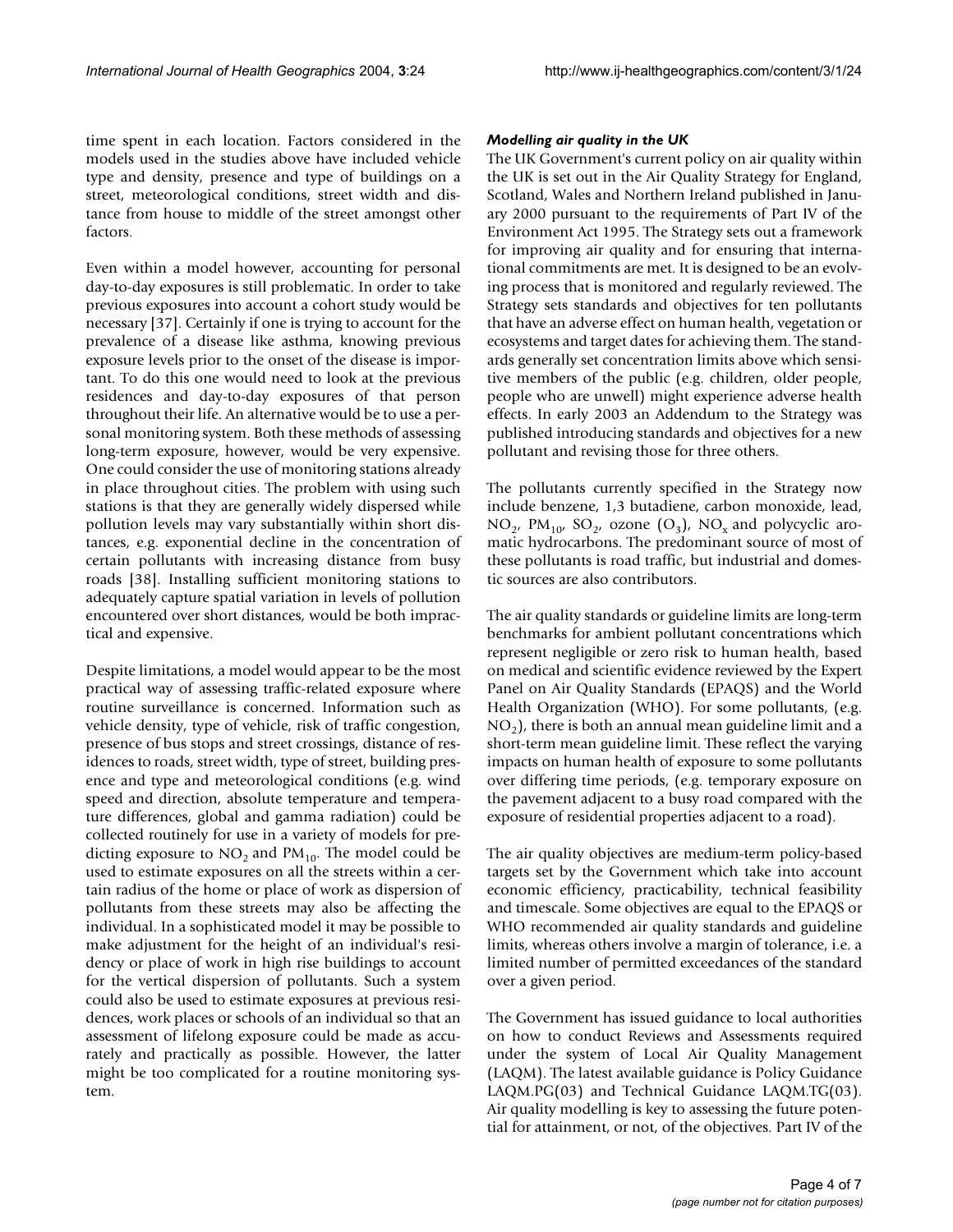Environment Act 1995 requires a local authority to designate an Air Quality Management Area (AQMA) covering any part of its administrative area where air quality objectives are not likely to be achieved by, or at any point beyond, the relevant objective's target date at locations where the general public might reasonably be exposed. These AQMAs have been determined by modelling future scenarios. For each AQMA the local authority has a duty to draw up an Air Quality Action Plan (AQAP) setting out the measures the authority intends to introduce to deliver improvements in local air quality in pursuit of the air quality objectives. Local authorities are not statutorily obliged to meet the objectives, but they must show that they are working towards them. As of June 2004, there were 120 designated AQMAs in the UK, with 80 AQAPs produced outlining how air quality would be tackled in these areas.

#### *Implementation of a surveillance system*

A routine surveillance system would be one which links modelled air quality data, such as those derived in the UK described above, with routinely collected health data. There are a number of issues regarding the technical aspects of linking spatial information on air quality with health information, typically carried out using GIS. These are discussed in detail elsewhere [39]. The information on air quality could be used in a statistical model and analysed alongside hospital admission, accident and emergency attendance and prevalence data for asthma, or any other conditions to which a link with air pollution has either been made or considered.

The majority of studies examining the link between asthma and road-traffic pollution have concentrated on the prevalence of asthma, for example studies by Ciccone et al. [24], Jedrychowski and Flak [27], Livingstone et al. [29] and Nicolai and v. Mutius [28]. Prevalence data is typically gathered from health surveys, as information regarding disease prevalence is not generally available through routine recording. It would however be possible through the use of periodic health surveys to collect the relevant information required to analyse disease prevalence along with modelled pollution exposure data. The ISAAC investigators for example have designed a standardised questionnaire now being used throughout the world which is concerned with the prevalence of asthma amongst children. It considers those children suffering from asthma to be those who answer, or whose parents answer, that they have suffered from wheezing or whistling from the chest in the last twelve months [40]. Using a standardised questionnaire such as the ISSAC questionnaire for children would allow comparable information to be collected and compared both within and between countries.

A few of the studies examining the link between asthma and road-traffic pollution have used information that is readily available. For example studies by English et al. [32] and Lin et al. [26] have looked at children being hospitalised with exacerbations of asthma. Such information is routinely recorded in hospitals, but tends to reflect disease severity. Relating such information to levels of air pollution is still important in determining the effects of pollution on asthma.

A routine surveillance system recording spatial variation in pollutant levels would allow improved understanding of the link between road-traffic pollution and asthma, or indeed other diseases and could be used to help predict future health impact, particularly in cities and towns. The results of such assessment would allow local policy decisions concerning the routing of traffic around residential areas or schools and plans to reduce congestion to be made with knowledge of the implications of the decision on the health of the local population. It would also allow systematic monitoring of the health impacts when the policy decisions and plans have been implemented.

We should point out here that to examine acute effects (i.e. on events such as admissions, general practice consultations, emergency room attendances) using daily time series analyses, monitoring data would be required as modelling would probably be too insensitive to detect daily variation in outdoor air pollution levels. However, time series analyses are complicated research methods that are not within the realm of routine public health practice. What we have argued for here is a surveillance system that looks at spatial variation in pollution and asthma which would highlight problem areas and could monitor the effects of interventions to reduce pollution in these areas.

#### **Conclusions**

We believe that a routine surveillance system which links modelled outdoor air pollution data to health data would provide a useful tool for facilitating routine environmental public health work. Such a system would be especially useful for monitoring the health effects of traffic related pollution and for aiding health impact assessment. Implementation of the system will require close collaboration between public health and environmental health departments, protocols for sharing data and investment in training to develop the necessary technical expertise to set up and maintain the surveillance system. Of particular importance will be the ability of high level management to interpret surveillance information within a wider policy context.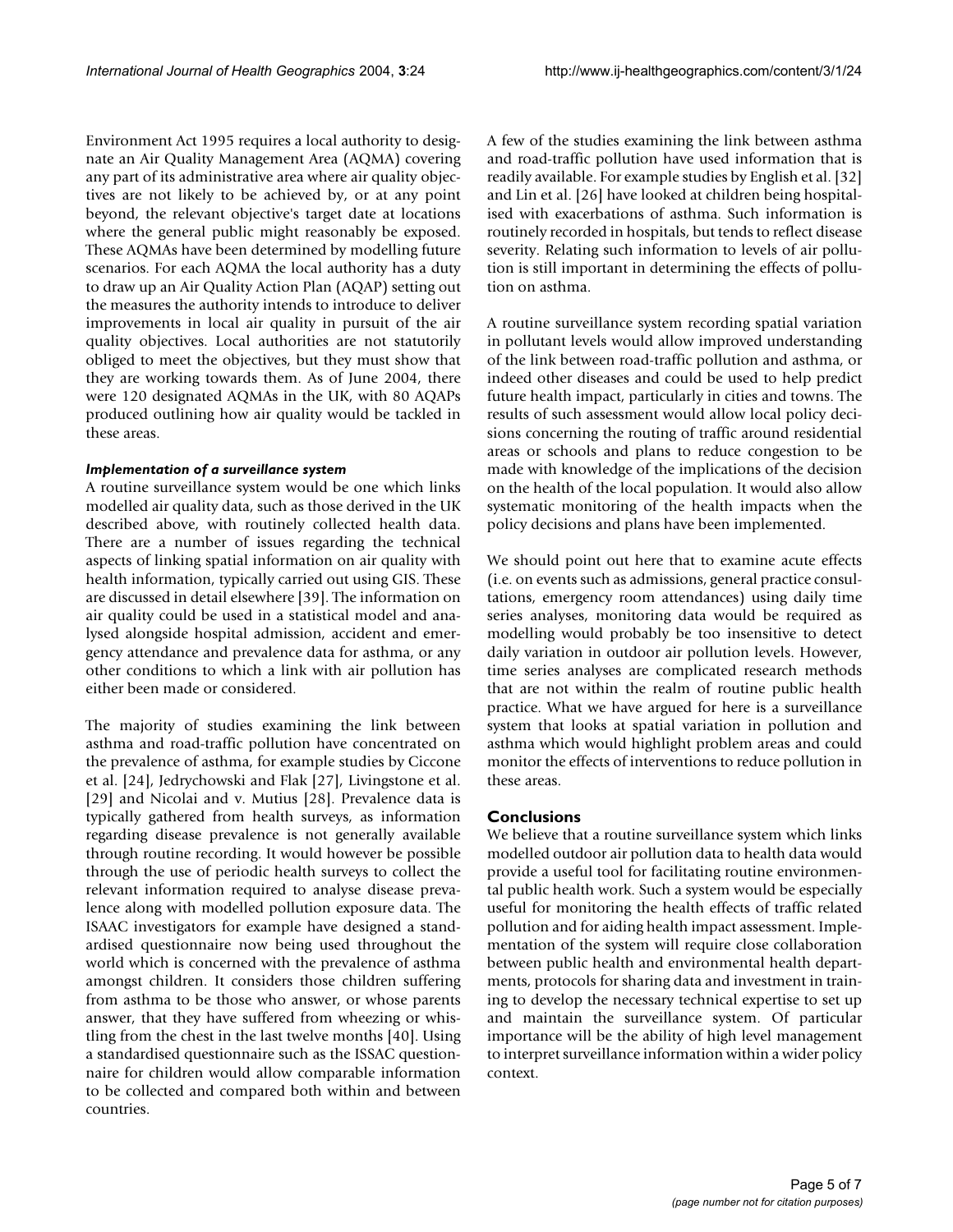#### **Authors' contributions**

RM proposed the idea for the article. ECF wrote the first draft, supervised by RM. MD contributed the section on modelling air quality in the UK. RM edited subsequent drafts.

#### **Acknowledgements**

ECF received a studentship from the Association of Physicians of Great Britain and Ireland. The views expressed in this article are those of the authors and not necessarily those of the funding or employing organisations.

#### **References**

- The International Study of Asthma and Allergies in Childhood (ISAAC) Steering Committee: **[Worldwide variations in the prev](http://www.ncbi.nlm.nih.gov/entrez/query.fcgi?cmd=Retrieve&db=PubMed&dopt=Abstract&list_uids=9727780)[alence of asthma symptoms: the International Study of](http://www.ncbi.nlm.nih.gov/entrez/query.fcgi?cmd=Retrieve&db=PubMed&dopt=Abstract&list_uids=9727780) [Asthma and Allergies in Childhood \(ISAAC\).](http://www.ncbi.nlm.nih.gov/entrez/query.fcgi?cmd=Retrieve&db=PubMed&dopt=Abstract&list_uids=9727780)** *European Respiratory Journal* 1998, **12:**315-335.
- 2. Anonymous: **[Variations in the prevalence of respiratory symp](http://www.ncbi.nlm.nih.gov/entrez/query.fcgi?cmd=Retrieve&db=PubMed&dopt=Abstract&list_uids=8726932)[toms, self-reported asthma attacks, and use of asthma med](http://www.ncbi.nlm.nih.gov/entrez/query.fcgi?cmd=Retrieve&db=PubMed&dopt=Abstract&list_uids=8726932)ication in the European Community Respiratory Health [Survey \(ECRHS\).](http://www.ncbi.nlm.nih.gov/entrez/query.fcgi?cmd=Retrieve&db=PubMed&dopt=Abstract&list_uids=8726932)** *European Respiratory Journal* 1996, **9:**687-695.
- 3. Sunyer J, Anto JM, Tobias A, Burney P: **[Generational increase of](http://www.ncbi.nlm.nih.gov/entrez/query.fcgi?cmd=Retrieve&db=PubMed&dopt=Abstract&list_uids=10573237) [self-reported first attack of asthma in fifteen industrialized](http://www.ncbi.nlm.nih.gov/entrez/query.fcgi?cmd=Retrieve&db=PubMed&dopt=Abstract&list_uids=10573237) [countries.](http://www.ncbi.nlm.nih.gov/entrez/query.fcgi?cmd=Retrieve&db=PubMed&dopt=Abstract&list_uids=10573237)** *European Respiratory Journal* 1999, **14:**885-891.
- 4. Russo MJ, McConnochie KM., McBride JT, Szilagyi PG, Brooks AM, Roghmann KJ: **[Increase in admission threshold explains stable](http://www.ncbi.nlm.nih.gov/entrez/query.fcgi?cmd=Retrieve&db=PubMed&dopt=Abstract&list_uids=10469769) [asthma hospitalisation rates.](http://www.ncbi.nlm.nih.gov/entrez/query.fcgi?cmd=Retrieve&db=PubMed&dopt=Abstract&list_uids=10469769)** *Pediatrics* 1999, **104:**454-462.
- 5. Anderson HR, Butland BK, Strachan DP: **[Trends in prevalence and](http://www.ncbi.nlm.nih.gov/entrez/query.fcgi?cmd=Retrieve&db=PubMed&dopt=Abstract&list_uids=8025426) [severity of childhood asthma.](http://www.ncbi.nlm.nih.gov/entrez/query.fcgi?cmd=Retrieve&db=PubMed&dopt=Abstract&list_uids=8025426)** *British Medical Journal* 1994, **308:**1600-1604.
- 6. Beasley R, Crane J, Lai CKW, Pearce N: **[Prevalence and etiology](http://www.ncbi.nlm.nih.gov/entrez/query.fcgi?cmd=Retrieve&db=PubMed&dopt=Abstract&list_uids=10669525) [of asthma.](http://www.ncbi.nlm.nih.gov/entrez/query.fcgi?cmd=Retrieve&db=PubMed&dopt=Abstract&list_uids=10669525)** *Journal of Allergy and Clinical Immunology* 2000, **105:**S466-S472.
- 7. Mielck A, Reitmeir P, Wjst M: **[Severity of childhood asthma by](http://www.ncbi.nlm.nih.gov/entrez/query.fcgi?cmd=Retrieve&db=PubMed&dopt=Abstract&list_uids=9119565) [socioeconomic status.](http://www.ncbi.nlm.nih.gov/entrez/query.fcgi?cmd=Retrieve&db=PubMed&dopt=Abstract&list_uids=9119565)** *International Journal of Epidemiology* 1996, **25:**388-393.
- 8. Wissow LS, Gittelsohn AM., Szklo M, Starfield B, Mussman M: **[Pov](http://www.ncbi.nlm.nih.gov/entrez/query.fcgi?cmd=Retrieve&db=PubMed&dopt=Abstract&list_uids=3381951)[erty, Race and Hospitalisations for Childhood Asthma.](http://www.ncbi.nlm.nih.gov/entrez/query.fcgi?cmd=Retrieve&db=PubMed&dopt=Abstract&list_uids=3381951)** *American Journal of Public Health* 1988, **78:**777-782.
- 9. Strachan DP, Carey IM: **[Home environment and severe asthma](http://www.ncbi.nlm.nih.gov/entrez/query.fcgi?cmd=Retrieve&db=PubMed&dopt=Abstract&list_uids=7580660) [in adolescence: a population based case-control study.](http://www.ncbi.nlm.nih.gov/entrez/query.fcgi?cmd=Retrieve&db=PubMed&dopt=Abstract&list_uids=7580660)** *British Medical Journal* 1995, **311:**1053-1056.
- 10. Hjern A, Haglund B, Bremberg S, Ringback-Weitoft G: **[Social adver](http://www.ncbi.nlm.nih.gov/entrez/query.fcgi?cmd=Retrieve&db=PubMed&dopt=Abstract&list_uids=10565458)[sity, migration and hospital admissions for childhood asthma](http://www.ncbi.nlm.nih.gov/entrez/query.fcgi?cmd=Retrieve&db=PubMed&dopt=Abstract&list_uids=10565458) [in Sweden.](http://www.ncbi.nlm.nih.gov/entrez/query.fcgi?cmd=Retrieve&db=PubMed&dopt=Abstract&list_uids=10565458)** *Acta Paediatrica* 1999, **88:**1107-1112.
- 11. Seaton A, Godden DJ, Brown K: **[Increase in asthma: a more](http://www.ncbi.nlm.nih.gov/entrez/query.fcgi?cmd=Retrieve&db=PubMed&dopt=Abstract&list_uids=8128408) [toxic environment or a more susceptible population?](http://www.ncbi.nlm.nih.gov/entrez/query.fcgi?cmd=Retrieve&db=PubMed&dopt=Abstract&list_uids=8128408)** *Thorax* 1994, **49:**171-174.
- 12. Bodner C, Godden D, Seaton A: **[Family size, childhood infec](http://www.ncbi.nlm.nih.gov/entrez/query.fcgi?cmd=Retrieve&db=PubMed&dopt=Abstract&list_uids=9577518)[tions and atopic diseases.](http://www.ncbi.nlm.nih.gov/entrez/query.fcgi?cmd=Retrieve&db=PubMed&dopt=Abstract&list_uids=9577518)** *Thorax* 1998, **53:**28-32.
- 13. Ng'ang'a LW, Odhiambo JA, Mungai MW, Gicheha CM, Nderitu P, Maingi B, Macklem PT, Becklake MR: **[Prevalence of exercise](http://www.ncbi.nlm.nih.gov/entrez/query.fcgi?cmd=Retrieve&db=PubMed&dopt=Abstract&list_uids=10193388) [induced bronchospasm in Kenyan school children: an urban](http://www.ncbi.nlm.nih.gov/entrez/query.fcgi?cmd=Retrieve&db=PubMed&dopt=Abstract&list_uids=10193388)[rural comparison.](http://www.ncbi.nlm.nih.gov/entrez/query.fcgi?cmd=Retrieve&db=PubMed&dopt=Abstract&list_uids=10193388)** *Thorax* 1998, **53:**919-926.
- 14. Lin CA, Pereira LAA, de Souza Conceicao GM, Kishi HS, Milani RJ, Braga ALF, Saldiva PHN: **[Association between air pollution and](http://www.ncbi.nlm.nih.gov/entrez/query.fcgi?cmd=Retrieve&db=PubMed&dopt=Abstract&list_uids=12706756) [ischemic cardiovascular emergency room visits.](http://www.ncbi.nlm.nih.gov/entrez/query.fcgi?cmd=Retrieve&db=PubMed&dopt=Abstract&list_uids=12706756)** *Environmental Research* 2003, **92:**57-63.
- 15. Raaschou-Nielsen O, Hertel O, Thomsen BL, Olsen JH: **[Air pollu](http://www.ncbi.nlm.nih.gov/entrez/query.fcgi?cmd=Retrieve&db=PubMed&dopt=Abstract&list_uids=11226975)[tion from traffic at the residence of children with cancer.](http://www.ncbi.nlm.nih.gov/entrez/query.fcgi?cmd=Retrieve&db=PubMed&dopt=Abstract&list_uids=11226975)** *American Journal of Epidemiology* 2001, **153:**433-443.
- 16. White AJ, Gompertz S, Stockley RA: **[Chronic obstructive pulmo](http://www.ncbi.nlm.nih.gov/entrez/query.fcgi?cmd=Retrieve&db=PubMed&dopt=Abstract&list_uids=12511727)[nary disease 6: The aetiology of exacerbations of chronic](http://www.ncbi.nlm.nih.gov/entrez/query.fcgi?cmd=Retrieve&db=PubMed&dopt=Abstract&list_uids=12511727) [obstructive pulmonary disease.](http://www.ncbi.nlm.nih.gov/entrez/query.fcgi?cmd=Retrieve&db=PubMed&dopt=Abstract&list_uids=12511727)** *Thorax* 2003, **58:**73-80.
- 17. Department of Health: *Handbook on air pollution and health* London The Stationary Office; 1998.
- 18. Devalia JL, Sapsford RJ, Cundell DR, Rusznak C, Campbell AM, Davies RJ: **[Human bronchial epithelial cell dysfunction following in](http://www.ncbi.nlm.nih.gov/entrez/query.fcgi?cmd=Retrieve&db=PubMed&dopt=Abstract&list_uids=8287947) [vitro exposure to nitrogen dioxide.](http://www.ncbi.nlm.nih.gov/entrez/query.fcgi?cmd=Retrieve&db=PubMed&dopt=Abstract&list_uids=8287947)** *European Respiratory Journal* 1993, **6:**1308-1316.
- 19. Tunnicliffe WS, Burge PS, Ayres JG: **[Effects of domestic concen](http://www.ncbi.nlm.nih.gov/entrez/query.fcgi?cmd=Retrieve&db=PubMed&dopt=Abstract&list_uids=7997002)[trations of nitrogen dioxide on airway responses to inhaled](http://www.ncbi.nlm.nih.gov/entrez/query.fcgi?cmd=Retrieve&db=PubMed&dopt=Abstract&list_uids=7997002) [allergen in asthmatic patients.](http://www.ncbi.nlm.nih.gov/entrez/query.fcgi?cmd=Retrieve&db=PubMed&dopt=Abstract&list_uids=7997002)** *Lancet* 1994, **344:**1733-1736.
- 20. Takafuji S, Suzuki S, Koizumi K, Tadokoro K, Miyamoto T, Ikemori R, Muranaka M: **[Diesel-exhaust particulates inoculated by the](http://www.ncbi.nlm.nih.gov/entrez/query.fcgi?cmd=Retrieve&db=PubMed&dopt=Abstract&list_uids=2435776) [intranasal route have an adjuvant activity for IgE production](http://www.ncbi.nlm.nih.gov/entrez/query.fcgi?cmd=Retrieve&db=PubMed&dopt=Abstract&list_uids=2435776) [in mice.](http://www.ncbi.nlm.nih.gov/entrez/query.fcgi?cmd=Retrieve&db=PubMed&dopt=Abstract&list_uids=2435776)** *Journal of Allergy and Clinical Immunology* 1987, **79:**639-645.
- 21. Dab W, Medina S, Quenel P, Le Moullec Y, Le Tetre A, Thelot B, Monteil C, Lameloise P, Pirard P, Momas I, Ferry R, Festy B: **[Short](http://www.ncbi.nlm.nih.gov/entrez/query.fcgi?cmd=Retrieve&db=PubMed&dopt=Abstract&list_uids=8758223) [term respiratory health effects of ambient air pollution:](http://www.ncbi.nlm.nih.gov/entrez/query.fcgi?cmd=Retrieve&db=PubMed&dopt=Abstract&list_uids=8758223) [results of the APHEA project in Paris.](http://www.ncbi.nlm.nih.gov/entrez/query.fcgi?cmd=Retrieve&db=PubMed&dopt=Abstract&list_uids=8758223)** *Journal of Epidemiology and Community Health* 1996, **50(Suppl 1):**S42-S46.
- 22. Garty BZ, Kosman E, Ganor E, Berger V, Garty L, Wietzen T, Waisman Y, Mimouni M, Waisel Y: **Emergency room visits of asthmatic children, relation to air pollution, weather and airborne allergens.** *Ann Allergy, Asthma Immunol* 1998, **81:**563-570.
- Atkinson RW, Anderson HR, Strachan DP, Bland JM, Bremner S, Ponce-de-Leon A: **[Air pollution, pollens and daily admissions](http://www.ncbi.nlm.nih.gov/entrez/query.fcgi?cmd=Retrieve&db=PubMed&dopt=Abstract&list_uids=10065665) [for asthma in London 1987-1992.](http://www.ncbi.nlm.nih.gov/entrez/query.fcgi?cmd=Retrieve&db=PubMed&dopt=Abstract&list_uids=10065665)** *European Respiratory Journal* 1999, **13:**257-265.
- 24. Ciccone G, Forastiere F, Agabiti N, Biggeri A, Bisanti L, Chellini E, Corbo G, Dell'Orco V, Dalmasso P, Volante TF, Galassi C, Piffer S, Renzoni E, Rusconi F, Sestini P, Viegi G, SIDRIA collaborative group: **[Road traffic and adverse respiratory effects in children.](http://www.ncbi.nlm.nih.gov/entrez/query.fcgi?cmd=Retrieve&db=PubMed&dopt=Abstract&list_uids=9924455)** *Occupational and Environmental Medicine* 1998, **55:**771-778.
- 25. Edwards J, Walters S, Griffiths RK: **[Hospital admissions for](http://www.ncbi.nlm.nih.gov/entrez/query.fcgi?cmd=Retrieve&db=PubMed&dopt=Abstract&list_uids=7518223) [asthma in preschool children: Relationship to major roads in](http://www.ncbi.nlm.nih.gov/entrez/query.fcgi?cmd=Retrieve&db=PubMed&dopt=Abstract&list_uids=7518223) [Birmingham, United Kingdom.](http://www.ncbi.nlm.nih.gov/entrez/query.fcgi?cmd=Retrieve&db=PubMed&dopt=Abstract&list_uids=7518223)** *Archives of Environmental Health* 1994, **49:**223-227.
- 26. Lin S, Munsie JP, Hwang S, Fitzgerald E, Cayo MR: **[Childhood](http://www.ncbi.nlm.nih.gov/entrez/query.fcgi?cmd=Retrieve&db=PubMed&dopt=Abstract&list_uids=11908931) [asthma hospitalization and residential exposure to state](http://www.ncbi.nlm.nih.gov/entrez/query.fcgi?cmd=Retrieve&db=PubMed&dopt=Abstract&list_uids=11908931) [route traffic.](http://www.ncbi.nlm.nih.gov/entrez/query.fcgi?cmd=Retrieve&db=PubMed&dopt=Abstract&list_uids=11908931)** *Environmental Research Section A* 2002, **88:**73-81.
- 27. Jedrychowski W, Flak E: **[Effects of air quality on chronic respi](http://www.ncbi.nlm.nih.gov/entrez/query.fcgi?cmd=Retrieve&db=PubMed&dopt=Abstract&list_uids=9657572)[ratory symptoms adjusted for allergy among preadolescent](http://www.ncbi.nlm.nih.gov/entrez/query.fcgi?cmd=Retrieve&db=PubMed&dopt=Abstract&list_uids=9657572) [children.](http://www.ncbi.nlm.nih.gov/entrez/query.fcgi?cmd=Retrieve&db=PubMed&dopt=Abstract&list_uids=9657572)** *European Respiratory Journal* 1998, **11:**1312-1318.
- 28. Nicolai T, v.Mutius E: **[Respiratory hypersensitivity and environ](http://www.ncbi.nlm.nih.gov/entrez/query.fcgi?cmd=Retrieve&db=PubMed&dopt=Abstract&list_uids=8711763)[mental factors: East and West Germany.](http://www.ncbi.nlm.nih.gov/entrez/query.fcgi?cmd=Retrieve&db=PubMed&dopt=Abstract&list_uids=8711763)** *Toxicology Letters* 1996, **86:**105-113.
- 29. Livingstone AE, Shaddick G, Grundy C, Elliott P: **[Do people living](http://www.ncbi.nlm.nih.gov/entrez/query.fcgi?cmd=Retrieve&db=PubMed&dopt=Abstract&list_uids=8597735) [near inner city main roads have more asthma needing treat](http://www.ncbi.nlm.nih.gov/entrez/query.fcgi?cmd=Retrieve&db=PubMed&dopt=Abstract&list_uids=8597735)[ment? Case-control study.](http://www.ncbi.nlm.nih.gov/entrez/query.fcgi?cmd=Retrieve&db=PubMed&dopt=Abstract&list_uids=8597735)** *British Medical Journal* 1996, **312:**676-677.
- 30. Wilkinson P, Elliott P, Grundy C, Shaddick G, Thakrar B, Walls P, Falconer S: **[Case-control study of hospital admission with](http://www.ncbi.nlm.nih.gov/entrez/query.fcgi?cmd=Retrieve&db=PubMed&dopt=Abstract&list_uids=10567625) [asthma in children aged 5-14 years: relation with road traffic](http://www.ncbi.nlm.nih.gov/entrez/query.fcgi?cmd=Retrieve&db=PubMed&dopt=Abstract&list_uids=10567625) [in north west London.](http://www.ncbi.nlm.nih.gov/entrez/query.fcgi?cmd=Retrieve&db=PubMed&dopt=Abstract&list_uids=10567625)** *Thorax* 1999, **54:**1070-1074.
- 31. Brunekreef B, Janssen NAH, de Hartog J, Harssema H, Knape M, van Vilet P: **[Air pollution from truck traffic and lung function in](http://www.ncbi.nlm.nih.gov/entrez/query.fcgi?cmd=Retrieve&db=PubMed&dopt=Abstract&list_uids=9115026) [children living near motorways.](http://www.ncbi.nlm.nih.gov/entrez/query.fcgi?cmd=Retrieve&db=PubMed&dopt=Abstract&list_uids=9115026)** *Epidemiology* 1997, **8:**298-303.
- 32. English P, Neutra R, Scalf R, Sullivan M, Waller L, Zhu L: **[Examining](http://www.ncbi.nlm.nih.gov/entrez/query.fcgi?cmd=Retrieve&db=PubMed&dopt=Abstract&list_uids=10464078) [associations between childhood asthma and traffic flow using](http://www.ncbi.nlm.nih.gov/entrez/query.fcgi?cmd=Retrieve&db=PubMed&dopt=Abstract&list_uids=10464078) [a geographic information system.](http://www.ncbi.nlm.nih.gov/entrez/query.fcgi?cmd=Retrieve&db=PubMed&dopt=Abstract&list_uids=10464078)** *Environmental Health Perspectives* 1999, **107:**761-767.
- 33. Wjst M, Reitmeir P, Dold S, Wulff A, Nicolai T, von Loeffelholz-Colberg EF, von Mutius E: **[Road traffic and adverse effects on respi](http://www.ncbi.nlm.nih.gov/entrez/query.fcgi?cmd=Retrieve&db=PubMed&dopt=Abstract&list_uids=7691304)[ratory health in children.](http://www.ncbi.nlm.nih.gov/entrez/query.fcgi?cmd=Retrieve&db=PubMed&dopt=Abstract&list_uids=7691304)** *British Medical Journal* 1993, **307:**596-600.
- 34. Chauhan AJ: **[Gas cooking appliances and indoor pollution.](http://www.ncbi.nlm.nih.gov/entrez/query.fcgi?cmd=Retrieve&db=PubMed&dopt=Abstract&list_uids=10457101)** *Clinical and Experimental Allergy* 1999, **29:**1009-1013.
- 35. Oosterlee A, Drijver M, Lebret E, Brunekreef B: **[Chronic respira](http://www.ncbi.nlm.nih.gov/entrez/query.fcgi?cmd=Retrieve&db=PubMed&dopt=Abstract&list_uids=8664961)[tory symptoms in children and adults living along streets](http://www.ncbi.nlm.nih.gov/entrez/query.fcgi?cmd=Retrieve&db=PubMed&dopt=Abstract&list_uids=8664961) [with high traffic density.](http://www.ncbi.nlm.nih.gov/entrez/query.fcgi?cmd=Retrieve&db=PubMed&dopt=Abstract&list_uids=8664961)** *Occupational and Environmental Medicine* 1996, **53:**241-247.
- 36. Pershagen G, Rylander E, Norberg S, Eriksson M, Nordvall SL: **[Air](http://www.ncbi.nlm.nih.gov/entrez/query.fcgi?cmd=Retrieve&db=PubMed&dopt=Abstract&list_uids=8824856) [pollution involving nitrogen dioxide exposure and wheezing](http://www.ncbi.nlm.nih.gov/entrez/query.fcgi?cmd=Retrieve&db=PubMed&dopt=Abstract&list_uids=8824856) [bronchitis in children.](http://www.ncbi.nlm.nih.gov/entrez/query.fcgi?cmd=Retrieve&db=PubMed&dopt=Abstract&list_uids=8824856)** *International Journal of Epidemiology* 1995, **24:**1147-1153.
- 37. Brauer M, Hoek G, van Vilet P, Meliefste K, Fischer P, Wijga A, Koopman L, Neijens H, Gerritsen J, Kerkhof M, Heinrich J, Bellander T, Brunekreef B: **[Air pollution from traffic and the development](http://www.ncbi.nlm.nih.gov/entrez/query.fcgi?cmd=Retrieve&db=PubMed&dopt=Abstract&list_uids=12379553) [of respiratory infections and asthmatic and allergic symp](http://www.ncbi.nlm.nih.gov/entrez/query.fcgi?cmd=Retrieve&db=PubMed&dopt=Abstract&list_uids=12379553)[toms in children.](http://www.ncbi.nlm.nih.gov/entrez/query.fcgi?cmd=Retrieve&db=PubMed&dopt=Abstract&list_uids=12379553)** *American Journal of Respiratory and Critical Care Medicine* 2002, **166:**1092-1098.
- 38. Department of Transport: *Design manual for roads and bridges: Environmental assessment, Section 3, Part 1 - Air Quality Volume 11*. London: HSMO; 1994.